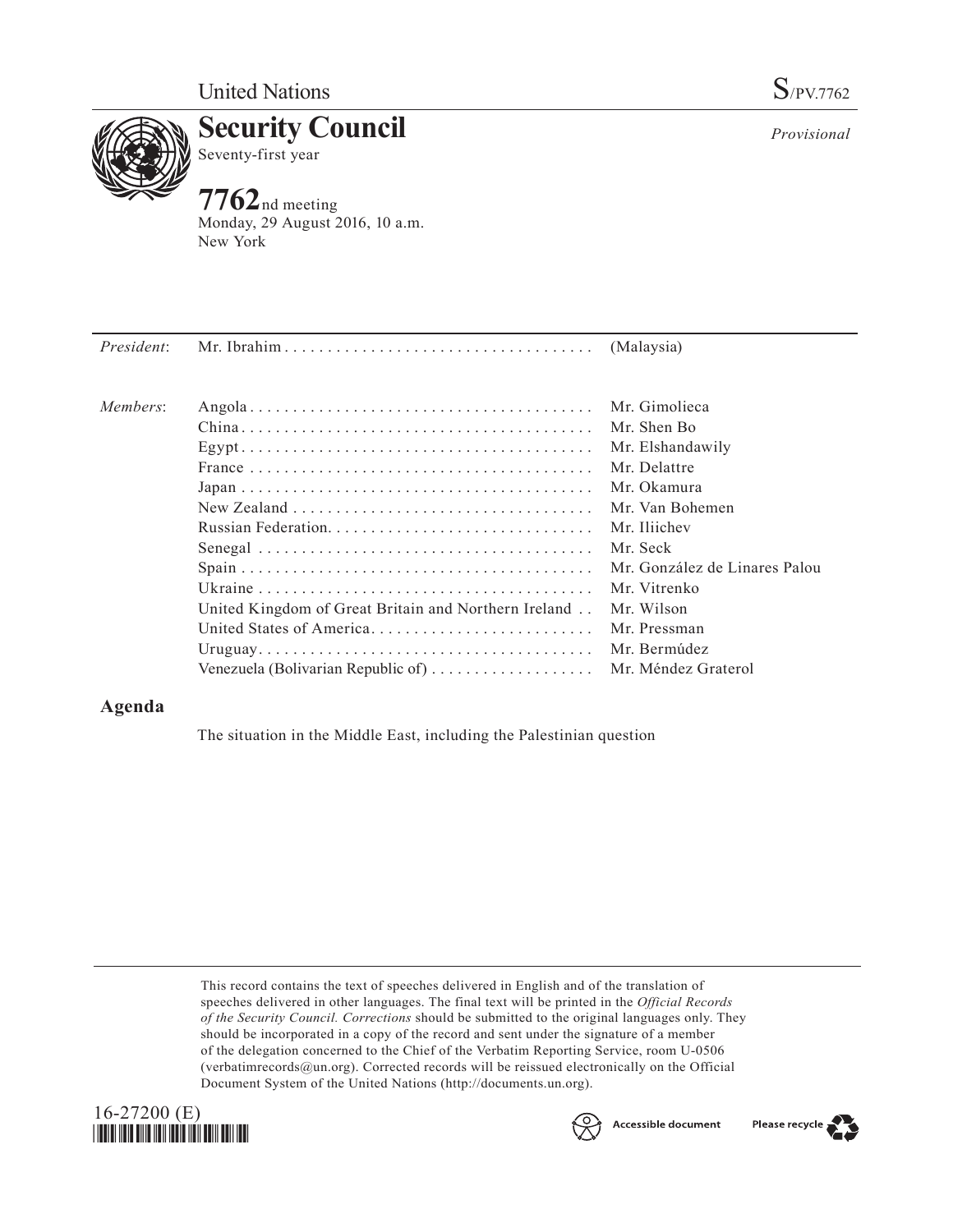*The meeting was called to order at 10.05 a.m.*

## **Adoption of the agenda**

*The agenda was adopted.*

## **The situation in the Middle East, including the Palestinian question**

**The President**: In accordance with rule 39 of the Council's provisional rules of procedure, I invite Mr. Nickolay Mladenov, Special Coordinator for Middle East Peace Process and Personal Representative of the Secretary-General, to participate in this meeting.

On behalf of the Council, I welcome Mr. Mladenov, who is joining today's meeting via video-teleconference from Jerusalem.

The Security Council will now begin its consideration of the item on its agenda.

I now give the floor to Mladenov.

**Mr. Mladenov**: With no prospect in sight for resuming negotiations, developments on the ground in Israel and Palestine continue to undermine an already precarious situation. Illegal settlement construction advances, Gaza remains beyond the control of the legitimate Palestinian Authority and the political leadership on both sides continues to shy away from the steps that are necessary for peace. That is the reality that continues to erode trust in the prospect for a two-State solution, the constituency for which is dwindling both in Israel and Palestine.

Although the past month has been relatively calm in terms of the frequency and intensity of violence in Israel and in the occupied Palestinian territory, a number of security-related incidents continued to cause concern. First, there was the apparent extrajudicial execution by members of the Palestinian security forces in Nablus on 23 August of a man, while in custody. He was suspected of orchestrating the killing of two security personnel earlier in the week. I welcome the announcement by Prime Minister Hamdallah of an investigation and call for a thorough, independent and transparent process, in line with international standards, in order to bring to justice the perpetrators of that crime.

On 21 August, militants in Gaza fired two rockets, one of which landed in a residential area of Sderot, causing no injuries. Israel responded by directing some 60 missiles and shells at 30 suspected military

installations in Gaza. Once again, I reiterate that such rocket attacks and the response they elicit risk lives of both Palestinians and Israelis and do not serve the cause of peace.

On 26 August, a Palestinian man, who was reportedly under psychiatric care, was killed by members of the Israeli security forces. A preliminary investigation established that he was unarmed and did not pose a threat. I call upon Israel to ensure accountability and take all the necessary measures protect against the unjustified use of force.

It is against such a backdrop that preparations are advancing for the 8 October Palestinian local council elections. In a positive development, on 25 July, political parties signed an electoral code of conduct, to which all parties and candidates must adhere. The elections are expected to be the first simultaneous polls in the West Bank and Gaza since 2006.

Conducting the local elections in line with established international standards can contribute to advancing Palestinian reconciliation. The lack of unity, however, or any attempt to influence the outcome of the elections, including through intimidation, threats, violence or coercion, risks widening divisions and undermining the Palestinian national cause. In that respect, the recent decision by Fatah to bring the party together — a decision welcomed by Jordan, Egypt and the region — is an important step towards laying the groundwork for national reconciliation and unity.

Turning briefly to Gaza, three days ago we marked the two-year anniversary of the ceasefire to the last Gaza conflict. While progress has been made on rebuilding from the physical damage, sadly we are miles away from repairing the physical and psychological damage of the conflict. While Gaza remains locked away from the rest of the world, in the grip of militants and dependent upon aid and humanitarian assistance, the status quo will prevail. We need a radical overhaul of how we deal with the problems of Gaza.

Until the closures are lifted, the militant build-up has ceased and Gaza is back under the control of the legitimate Palestinian authorities, international funding and an uninterrupted flow of aid are a lifeline to over 1 million Palestinians in the Strip, who are struggling to survive within a dire humanitarian situation. In that context, I commend the Government of Palestine for enabling a much-needed humanitarian payment to over 20,000 unpaid civilian employees in Gaza,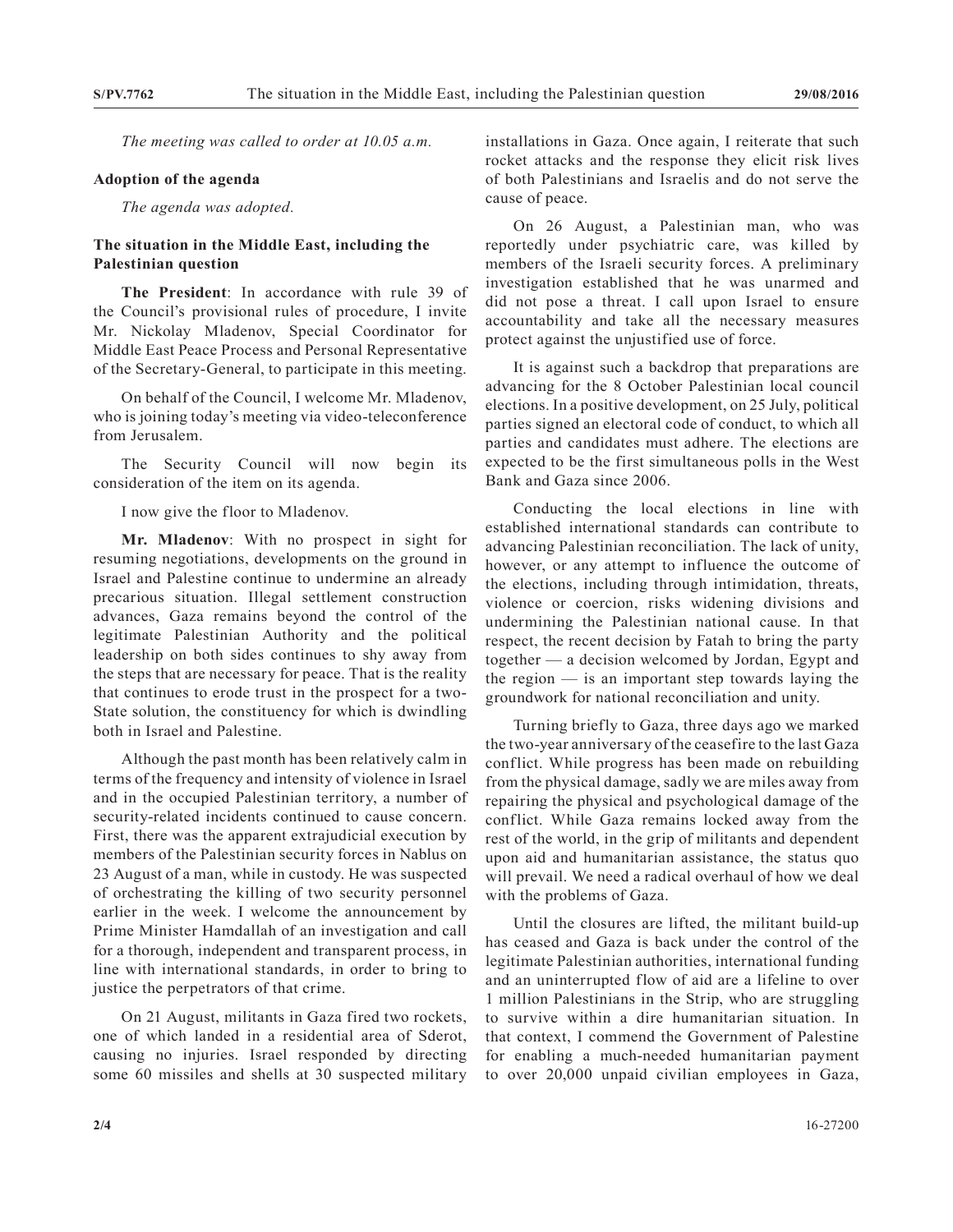made possible by the generous donation from the State of Qatar.

Separately, however, I am very concerned about the recent Israeli indictments of two aid workers accused of diverting funds and/or material to Hamas. Those are very serious and deeply troubling accusations, which must be investigated throughly and quickly and proved in a court of law. I welcome the commitment of the United Nations Development Programme and World Vision International to uphold the highest standards of accountability. It is important that the international community continue to enforce its policy of zerotolerance for any wrongdoing and assures partners that robust measures are in place to ensure that aid goes to those for whom it is intended.

It has been nearly two months since the Middle East Quartet outlined clearly the threats to the two-State solution and offered practical recommendations to enable an eventual return to meaningful negotiations to end the occupation that began in 1967. Its recommendations, however, continue to be ignored, including by way of a surge in Israeli settlement-related announcements and continuing demolitions. Let me focus briefly on the expanding Israeli footprint in the occupied West Bank, including East Jerusalem, which Russia, the European Union, the United States and the Secretary-General — all part of the Quartet — have clearly condemned.

We heard that settlement construction was not an impediment to a two-State solution — that "a few houses" were not a problem for peace. Let me ask in return: How will advancing the construction of over 1,700 housing units bring the parties closer to negotiated peace, uphold the two-State solution, create hope for the Palestinian people or bring security to Israelis? Since 1 July, Israel has advanced plans for over 1,000 housing units in occupied East Jerusalem — in Pisgat Ze'ev, Ramot, Har Homa and Gilo — as well as 735 units in Ma'ale Adumim and other locations in the West Bank. It has published tenders, some new, for 323 units in East Jerusalem settlements and reissued tenders for 42 units in Kiryat Arba, near Hebron, for which it also allocated over \$l3 million of new funding.

It is undertaking a new land survey to identify potential "State land" in the sensitive E-2 area. That step could enable the establishment of a new settlement on the outskirts of Bethlehem, further restricting that city's development and contributing to the dismemberment of the West Bank. It is also reportedly examining plans for new housing units for 100 Israelis on a portion of a military compound in Hebron that it has allocated for that purpose.

Israel advanced the so-called retroactive "legalization" of the Horesh Yaron and Rechelim outposts and put forward a potentially precedentsetting proposal to relocate the illegal outpost of Amona — which is slated by Israel's High Court of Justice for dismantling by the end of the year — onto nearby "absentee land".

All of those plans would essentially create new illegal settlements, and I call on Israel to cease and reverse those decisions. Let me be clear: no legal acrobatics can change the fact that all outposts — whether "legalized" under Israeli law or not, whether located on State land, absentee land or private land — just like all settlements in Area C and East Jerusalem, remain illegal under international law. It is difficult to read in those actions a genuine intention to work towards a viable two-State solution. This appears to reinforce a policy, carried, out over decades, that has enabled over half a million Israelis to settle in territory that was occupied militarily in 1967.

The Quartet highlighted that Palestinians living in Area C and East Jerusalem were also disproportionately denied Israeli building permits. The past two months have seen an increase in the enforcement of non-punitive demolition orders against Palestinian structures in East Jerusalem, with 43 structures demolished, affecting more than 340 people. According to our colleagues in the Office for the Coordination of Humanitarian Affaris, in Area C in August alone, over 91 structures across 26 communities were demolished for the lack of Israeli building permits, displacing 125 people and affecting the livelihoods of over 2,100.

The Bedouins in Area C are particularly vulnerable. Some communities, such as the herders in Susiya and those in the controversial E-l area around East Jerusalem, are particularly at risk, especially as settlement expansion plans move forward. Repeated rounds of demolitions of homes or livelihoods and restrictions on basic services are part of an environment that pressures those communities to move. Susiya, for example, is built on private Palestinian land in the southern West Bank. It is sandwiched between a settlement and an outpost. For years, planning schemes submitted by the residents to the Israeli authorities have been repeatedly